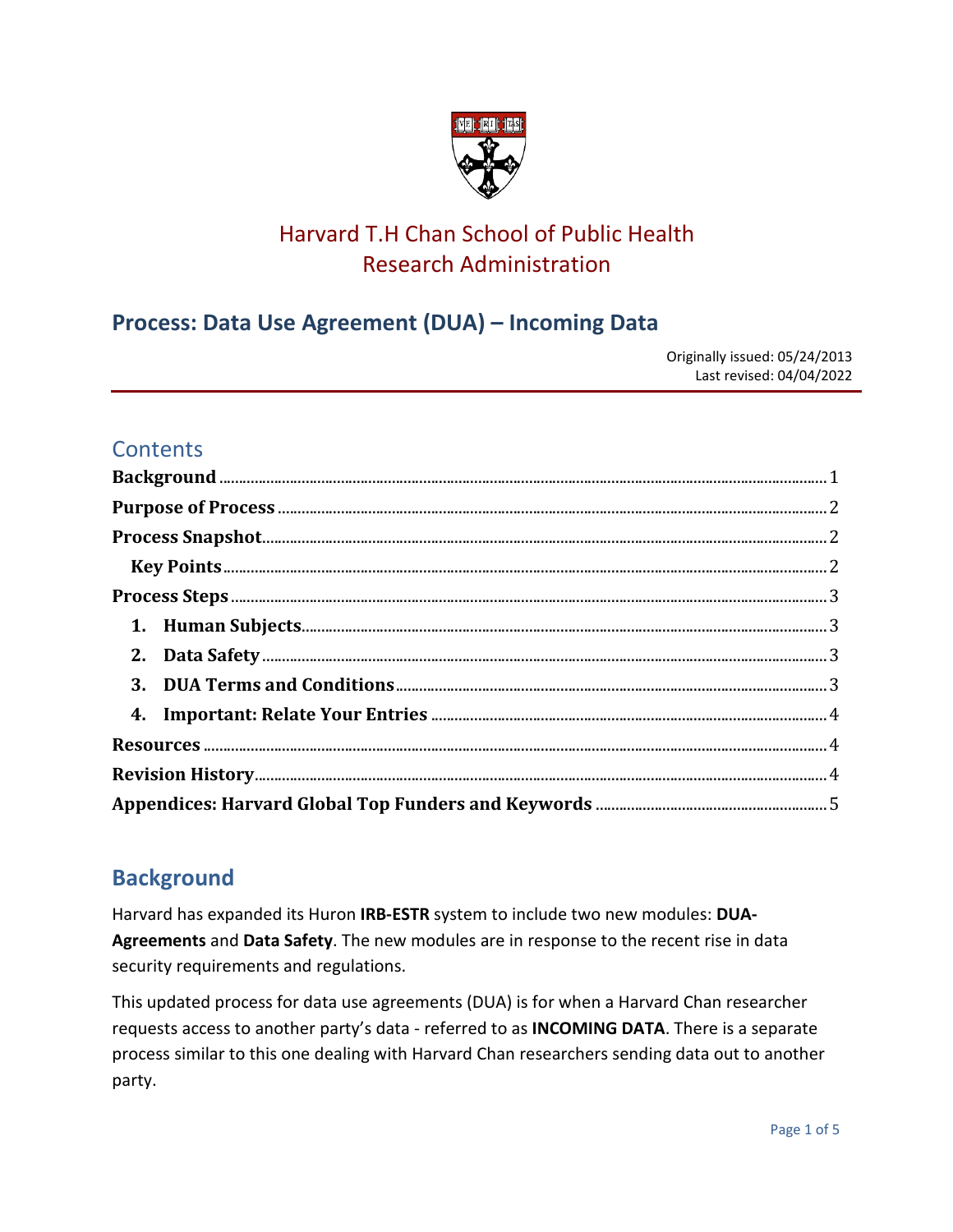## <span id="page-1-0"></span>**Purpose of Process**

The past few years have seen a sharp increase of specific data security regulatory requirements throughout the world for research data. Due to the evolving landscape of data safety laws and standards (e.g., GDPR<sup>[1](#page-1-3)</sup>, FISMA<sup>2</sup>, NIST, CMMC, PIPL<sup>[3](#page-1-5)</sup> etc.), the need for Harvard to be able to track more closely its research data commitments has become a necessity. This document updates Harvard Chan School's DUA process to align with the new DUA and Data Safety modules to the ESTR/Huron system.

## <span id="page-1-1"></span>**Process Snapshot**



### <span id="page-1-2"></span>**Key Points**

- 1. A DUA cannot be signed/finalized until there is IRB approval (or a not human subjects determination) and Data Safety approval as well as the terms and conditions having been reviewed and, where necessary, negotiated.
- 2. The "Owner" in the DUA module is merely a system distinction. This person is only responsible for reviewing and, were necessary, negotiating the terms of the DUA. The

<span id="page-1-3"></span><sup>1</sup> [General Data Protection Regulation;](https://gdpr.eu/) Harvard resourc[e https://gdpr.fad.harvard.edu/](https://gdpr.fad.harvard.edu/)

<span id="page-1-4"></span> $2$  [FISMA](https://www.cisa.gov/federal-information-security-modernization-act) – Federal Information Security and Modernization Act[; NIST](https://csrc.nist.gov/publications/detail/sp/800-171/rev-2/final) – National Institute of Standards and

Technology[; CUI](https://www.archives.gov/cui/about) – Controlled unclassified information (see also NIST 800-171 found at the NIST link above)[; FERPA](https://www2.ed.gov/policy/gen/guid/fpco/ferpa/index.html)

<sup>–</sup> Family educational Rights and Privacy Act

<span id="page-1-5"></span><sup>3</sup> **PIPL:** *China's Personal Information Protection Law*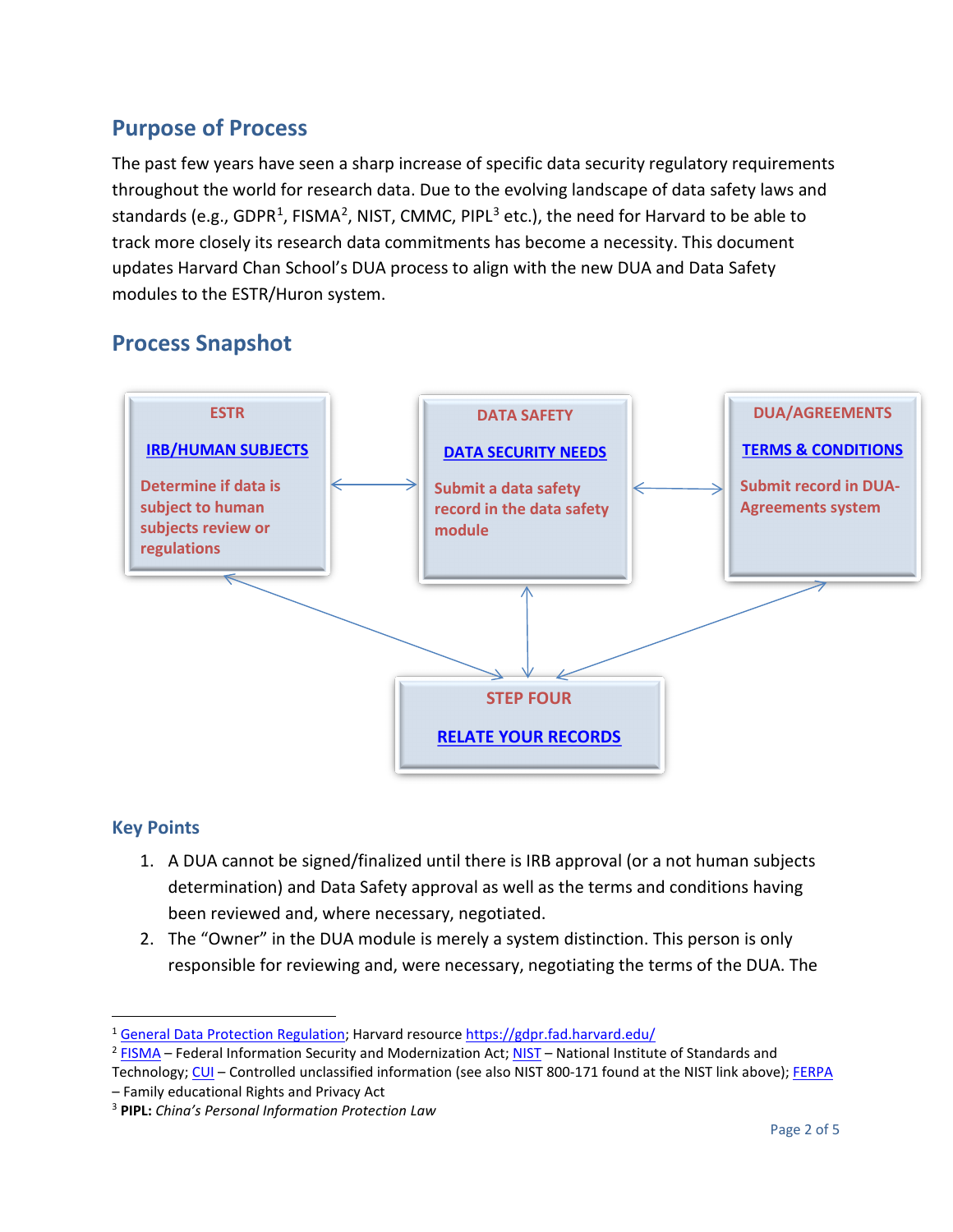researcher responsible for making sure IRB/no-human-subjects and data safety are completed and related to the DUA record.

3. You can start the data review in any of the three modules and navigate between the modules from any other. MAKE SURE TO RELATE the records from each module

### <span id="page-2-1"></span><span id="page-2-0"></span>**Process Steps**

### **1. Human Subjects**

- a. Data you are asking to use may be subject to IRB approval given the nature of the data.
	- i. You can either connect with an IRB specialist in the Office of Regulatory [Affairs and Research Compliance](https://www.hsph.harvard.edu/regulatory-affairs-and-research-compliance/irb-decision-tool/) (ORARC).

#### **OR**

ii. If you believe the data to not be human subjects you can follow the  $IRB's$ [not human subjects guidance](https://www.hsph.harvard.edu/regulatory-affairs-and-research-compliance/irb-decision-tool/) (the not human subjects form is also located in the DUA record you create).

### <span id="page-2-2"></span>**2. Data Safety**

- a. Most datasets require some type of security measure to keep it safe from those not authorized to use it. Penalties for breaches can be steep either financially, administratively, or likely both. These penalties would affect not only you, but the Harvard Chan School and Harvard University.
- b. The Harvard Chan School has a dedicated [Research Computing resource.](https://www.hsph.harvard.edu/research-computing)
	- i. [Andy Ross](mailto:aross@hsph.harvard.edu) is Harvard Chan's Information Security Officer who can assist with any research data security question you may have, whether related to a data use agreement or not.
	- ii. Read the [Data Safety Submission Guide](https://researchsafety.harvard.edu/Data/sd/Doc/0/56EC0ASJSEJKJA55P6O60FOR13/safety_submission_guide.pdf) for assistance

#### <span id="page-2-3"></span>**3. DUA Terms and Conditions**

- a. This is the actual content of a DUA that outlines your responsibilities as well as Harvard's, as requested by the data provider (or by law), in storing, using, and disposing of the data.
- b. Access the [DUA module](https://ras.fss.harvard.edu/agreements)
- c. Often the terms are not unlike those you may find in a research grant/agreement, such as: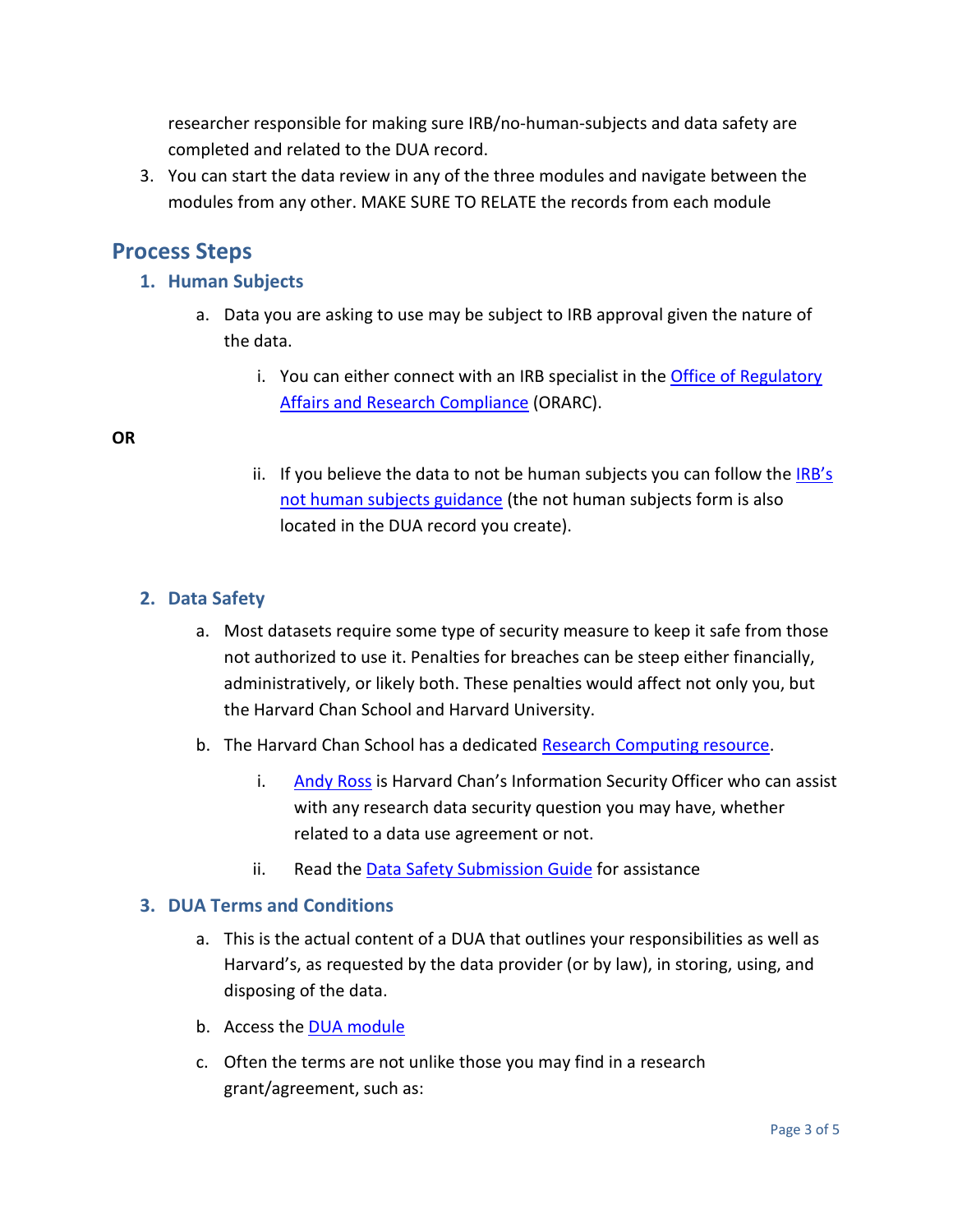- i. Intellectual property
- ii. Publishing
- iii. Indemnification
- iv. Data Security
- d. The DUA is reviewed and, if needed, negotiated pursuant to Harvard's policies and practices by the Harvard Chan School's [Office of Research Administration](https://hcsra.sph.harvard.edu/) (ORA).
	- v. ORA manages the DUA-Agreements module only. The IRB manages ESTR and Data Safety manages the Data Safety module
- e. **PLEASE NOTE: A DUA CANNOT** be signed by Harvard until the IRB and Data Safety approvals are satisfied.
	- vi. If you are certifying to not-human-subjects, you need to upload the completed IRB questionnaire referenced in section 1.ii above to the "Supporting Documents" area of the DUA record.
	- *vii. You can also access the not-human-subjects determination questionnaire in the DUA system*
- f. Read the [DUA-Agreements Submission Guide](https://ras.fss.harvard.edu/files/ras/files/dua_agreement_submission_guide.pdf)

### <span id="page-3-0"></span>**4. Important: Relate Your Entries**

- a. The system that ESTR, Data Safety, and DUAs are modules of allows you to "relate" records between the modules.
- b. This is a key function that allows the three offices (ORARC, IT Security, and ORA) having a roll in finalizing a DUA to see the status of each record. An ORA reviewer can easily see if IRB and/or Data Safety has been approved, making finalizing a DUA quicker and efficient.

### <span id="page-3-1"></span>**Resources**

- [Office of the Vice Provost's Research](https://research.harvard.edu/2020/06/26/research-data-management/) Data Management
- [Harvard Chan School's](https://www.hsph.harvard.edu/research-computing/data-security-information/) Research Computing
- [HUIT Research Administration and Compliance Systems](https://ras.fss.harvard.edu/agreements)

### <span id="page-3-2"></span>**Revision History**

| 4/4/22 | DUA process updated to align with the new DUA and Data Safety modules to |
|--------|--------------------------------------------------------------------------|
|        | the ESTR/Huron system                                                    |